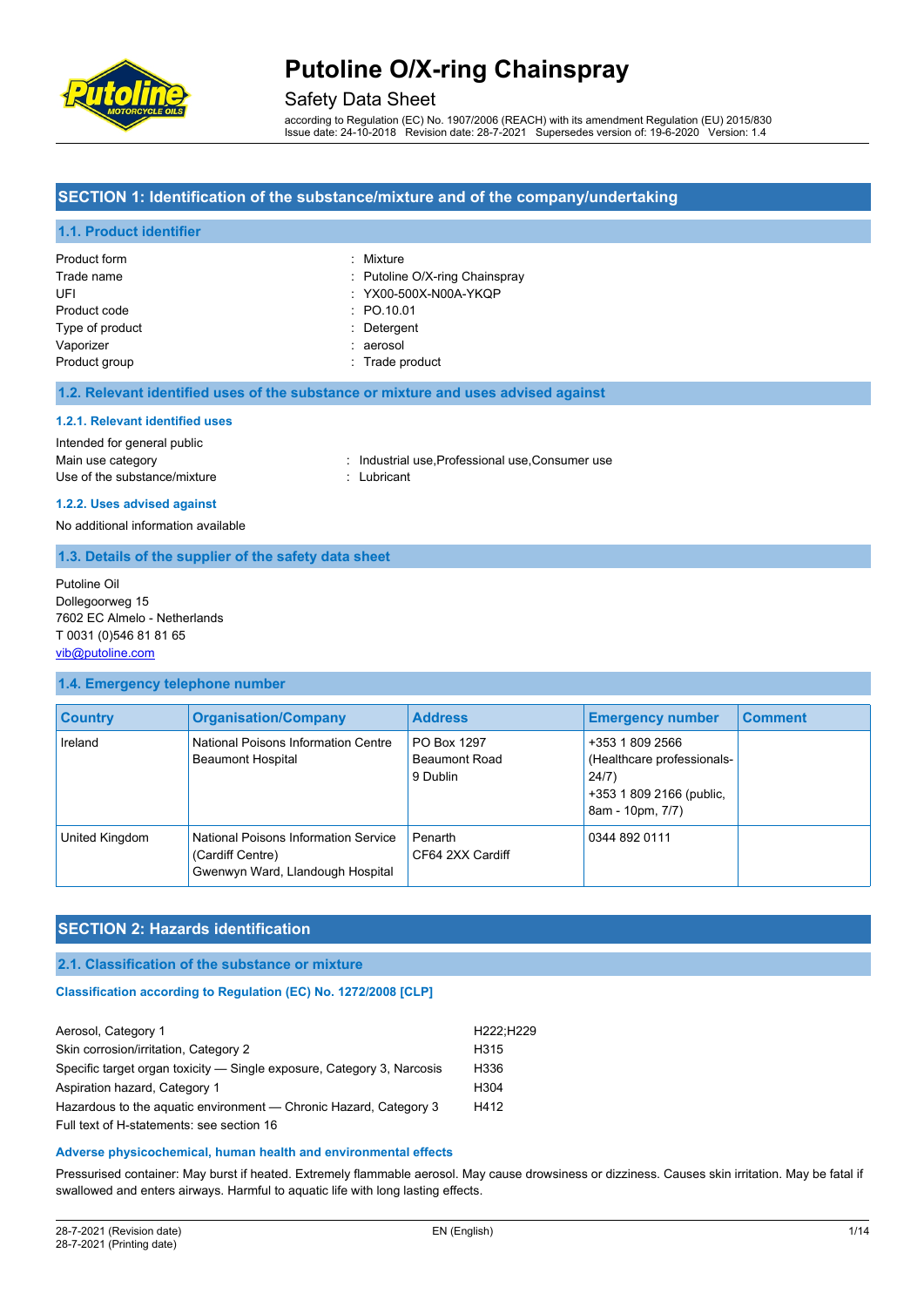## Safety Data Sheet

according to Regulation (EC) No. 1907/2006 (REACH) with its amendment Regulation (EU) 2015/830

## **2.2. Label elements Labelling according to Regulation (EC) No. 1272/2008 [CLP]** Hazard pictograms (CLP) : GHS02 GHS07 Signal word (CLP) **in the set of the Signal word (CLP)** and the set of the set of the Signal and the Signal and S Contains : Hydrocarbons, C6-C7, n-alkanes, isoalkanes, cyclics, <5% n-hexane Hazard statements (CLP)  $\qquad \qquad$  : H222 - Extremely flammable aerosol. H229 - Pressurised container: May burst if heated. H315 - Causes skin irritation. H336 - May cause drowsiness or dizziness. H412 - Harmful to aquatic life with long lasting effects. Precautionary statements (CLP) : P101 - If medical advice is needed, have product container or label at hand. P102 - Keep out of reach of children. P210 - Keep away from heat, hot surfaces, sparks, open flames and other ignition sources. No smoking. P211 - Do not spray on an open flame or other ignition source. P251 - Do not pierce or burn, even after use. P271 - Use only outdoors or in a well-ventilated area. P301+P310+P331 - IF SWALLOWED: Immediately call a doctor. Do NOT induce vomiting. P304+P340 - IF INHALED: Remove person to fresh air and keep comfortable for breathing. P410+P412 - Protect from sunlight. Do not expose to temperatures exceeding 50 °C/122 °F. P501 - Dispose of contents/container to hazardous or special waste collection point, in accordance with local, regional, national and/or international regulation.

### **2.3. Other hazards**

No additional information available

## **SECTION 3: Composition/information on ingredients**

#### **3.1. Substances**

#### Not applicable

#### **3.2. Mixtures**

| <b>Name</b>                                                                                  | <b>Product identifier</b>                                                                                | $\frac{9}{6}$ | <b>Classification according to</b><br><b>Regulation (EC) No.</b><br>1272/2008 [CLP] |
|----------------------------------------------------------------------------------------------|----------------------------------------------------------------------------------------------------------|---------------|-------------------------------------------------------------------------------------|
| Distillates (petroleum), hydrotreated light paraffinic<br>(Note L)                           | (CAS-No.) 64742-55-8<br>(EC-No.) 265-158-7<br>(EC Index-No.) 649-468-00-3<br>(REACH-no) 01-2119487077-29 | $25 - 50$     | Asp. Tox. 1, H304                                                                   |
| <b>Butane</b><br>substance with national workplace exposure limit(s)<br>(GB, IE)<br>(Note K) | (CAS-No.) 106-97-8<br>(EC-No.) 203-448-7<br>(EC Index-No.) 601-004-00-0<br>(REACH-no) 01-2119474691-32   | $10 - 25$     | Flam. Gas 1A, H220<br>Press. Gas (Comp.), H280                                      |
| Propane<br>substance with a Community workplace exposure limit<br>(Note U)                   | (CAS-No.) 74-98-6<br>(EC-No.) 200-827-9<br>(EC Index-No.) 601-003-00-5<br>(REACH-no) 01-2119486944-21    | $10 - 25$     | Flam. Gas 1A, H220<br>Press. Gas (Comp.), H280                                      |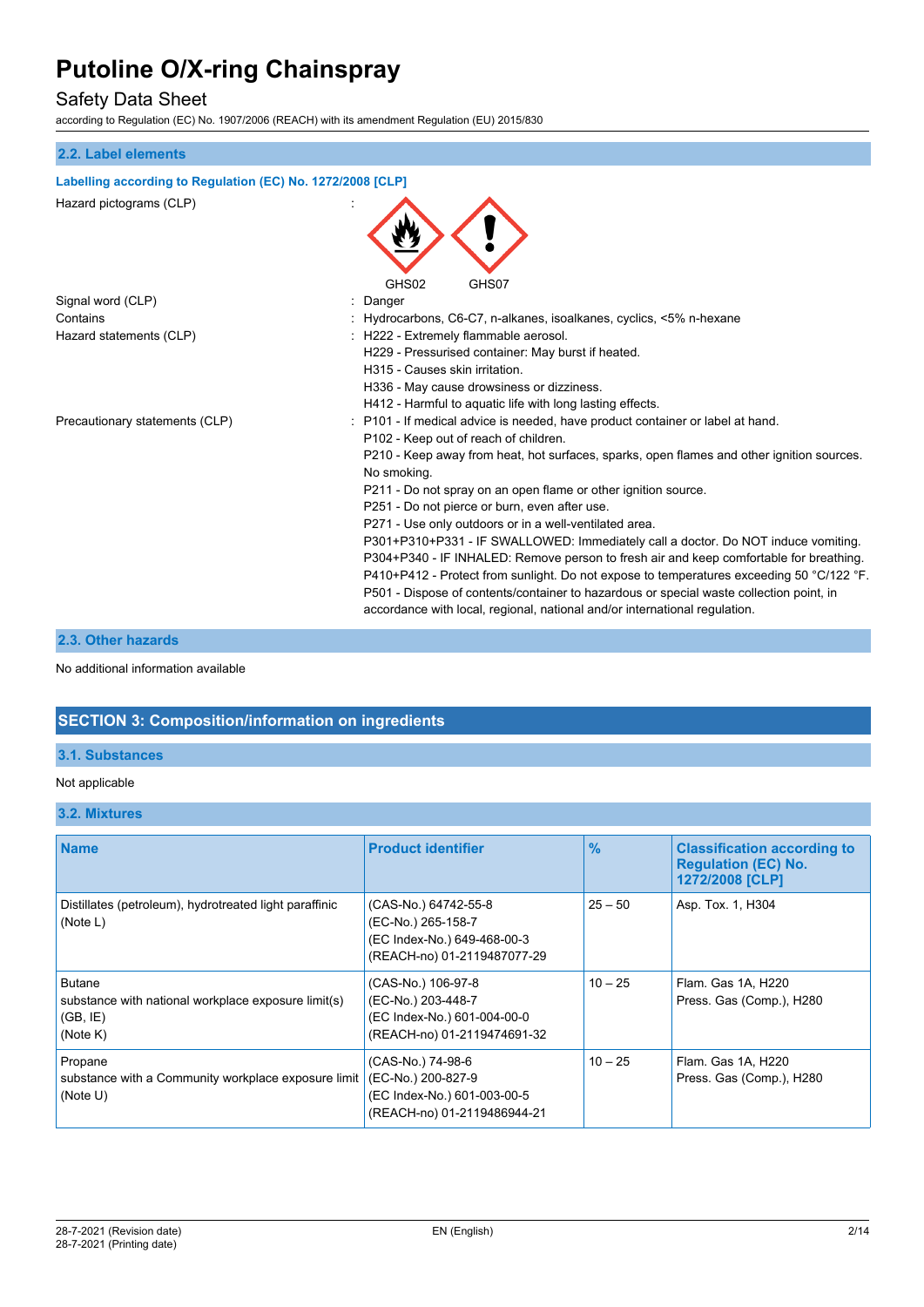## Safety Data Sheet

according to Regulation (EC) No. 1907/2006 (REACH) with its amendment Regulation (EU) 2015/830

| Hydrocarbons, C6-C7, n-alkanes, isoalkanes, cyclics,<br><5% n-hexane                 | (CAS-No.) 92128-66-0<br>(EC-No.) 921-024-6<br>(REACH-no) 01-2119475514-35 | $10 - 25$ | Flam. Lig. 2, H225<br>Skin Irrit. 2, H315<br>STOT SE 3, H336<br>Asp. Tox. 1, H304<br>Aquatic Chronic 2, H411 |
|--------------------------------------------------------------------------------------|---------------------------------------------------------------------------|-----------|--------------------------------------------------------------------------------------------------------------|
| isobutane<br>substance with national workplace exposure limit(s)<br>(IE)<br>(Note K) | (CAS-No.) 75-28-5<br>(EC-No.) 200-857-2<br>(REACH-no) 01-2119485395-27    | $1 - 2.5$ | Flam. Gas 1A, H220<br>Press. Gas (Comp.), H280                                                               |

Note K: The harmonised classification as a carcinogen or mutagen applies unless it can be shown that the substance contains less than 0,1 % w/w 1,3- butadiene (Einecs No 203-450-8), in which case a classification in accordance with Title II of this Regulation shall be performed also for those hazard classes. Where the substance is not classified as a carcinogen or mutagen, at least the precautionary statements (P102-)P210-P403 shall apply.

Note U (Table 3): When put on the market gases have to be classified as 'Gases under pressure', in one of the groups compressed gas, liquefied gas, refrigerated liquefied gas or dissolved gas. The group depends on the physical state in which the gas is packaged and therefore has to be assigned case by case.

Note L: The harmonised classification as a carcinogen applies unless it can be shown that the substance contains less than 3 % of dimethyl sulphoxide extract as measured by IP 346 ("Determination of polycyclic aromatics in unused lubricating base oils and asphaltene free petroleum fractions – Dimethyl sulphoxide extraction refractive index method" Institute of Petroleum, London), in which case a classification in accordance with Title II of this Regulation shall be performed also for that hazard class.

Product subject to CLP Article 1.1.3.7. The disclosure rules of the components is modified in this case.

Full text of H- and EUH-statements: see section 16

### **SECTION 4: First aid measures**

## **4.1. Description of first aid measures** First-aid measures general **interpretatal interval in the interpretatal**: If you feel unwell, seek medical advice (show the label where possible). Call a physician immediately. First-aid measures after inhalation : Remove person to fresh air and keep comfortable for breathing. First-aid measures after skin contact : Wash skin with plenty of water. Take off contaminated clothing. If skin irritation occurs: Get medical advice/attention. First-aid measures after eve contact **in the set of the set of the Section** in Rinse eyes with water as a precaution. First-aid measures after ingestion : Do not induce vomiting. Do not induce vomiting. Call a physician immediately. **4.2. Most important symptoms and effects, both acute and delayed** Symptoms/effects **included to the symptoms/effects** included to present a significant hazard under anticipated conditions of normal use. May cause drowsiness or dizziness. Symptoms/effects after skin contact : Irritation. Symptoms/effects after ingestion : May result in aspiration into the lungs, causing chemical pneumonia. Risk of lung oedema.

**4.3. Indication of any immediate medical attention and special treatment needed**

Treat symptomatically.

| <b>SECTION 5: Firefighting measures</b>                                                    |                                                                                                                                                                                                             |  |
|--------------------------------------------------------------------------------------------|-------------------------------------------------------------------------------------------------------------------------------------------------------------------------------------------------------------|--|
| 5.1. Extinguishing media                                                                   |                                                                                                                                                                                                             |  |
| Suitable extinguishing media<br>Unsuitable extinguishing media                             | Water spray. Dry powder. Foam. Carbon dioxide.<br>÷.<br>: Do not use a heavy water stream.                                                                                                                  |  |
| 5.2. Special hazards arising from the substance or mixture                                 |                                                                                                                                                                                                             |  |
| Fire hazard<br><b>Explosion hazard</b><br>Hazardous decomposition products in case of fire | : Combustible liquid. Extremely flammable aerosol.<br>: Pressurised container: May burst if heated.<br>: Incomplete combustion releases dangerous carbon monoxide, carbon dioxide and other<br>toxic gases. |  |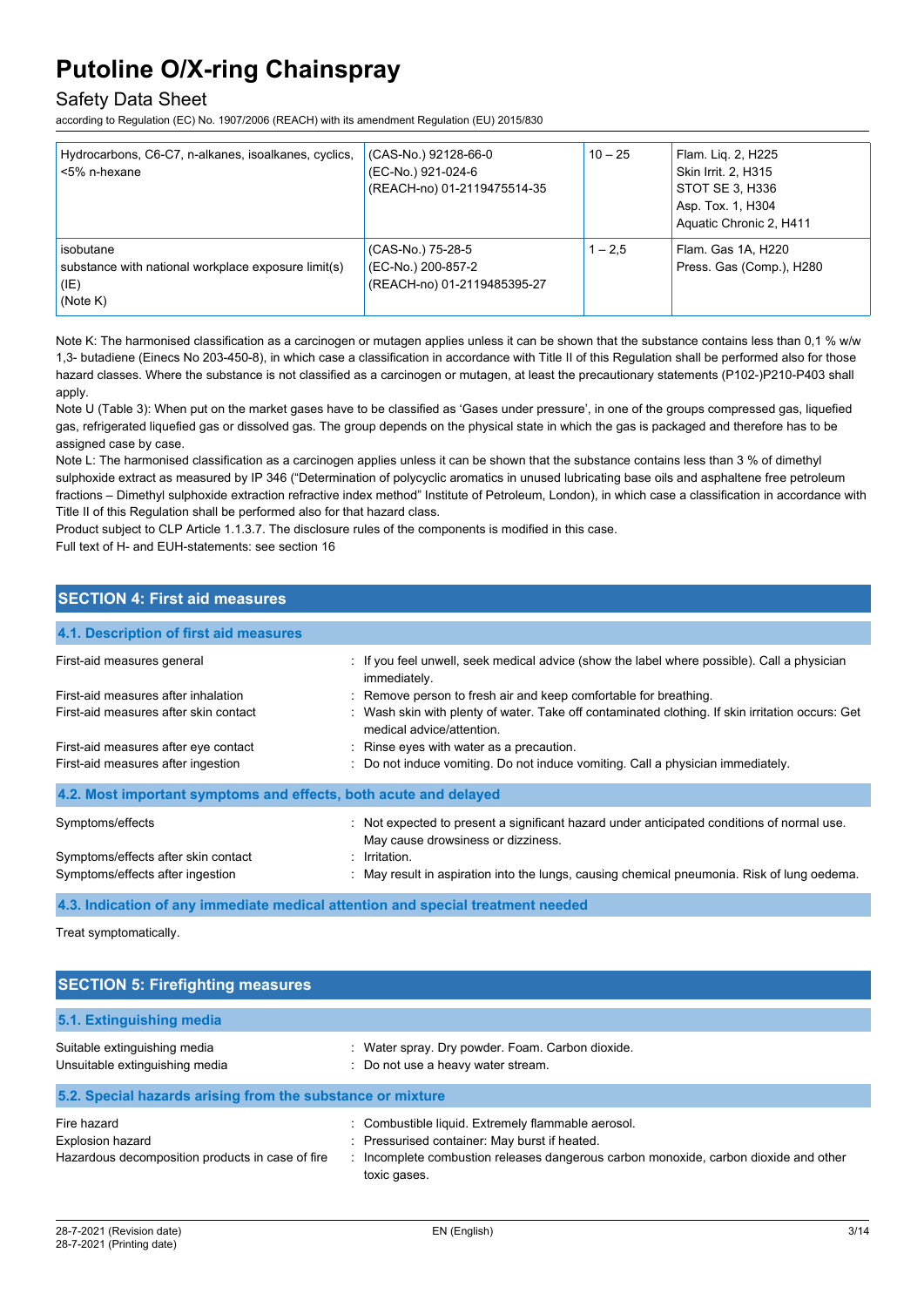## Safety Data Sheet

according to Regulation (EC) No. 1907/2006 (REACH) with its amendment Regulation (EU) 2015/830

| 5.3. Advice for firefighters                                              |                                                                                                                                                                |
|---------------------------------------------------------------------------|----------------------------------------------------------------------------------------------------------------------------------------------------------------|
| Protection during firefighting                                            | : Do not attempt to take action without suitable protective equipment. Self-contained<br>breathing apparatus. Complete protective clothing.                    |
| <b>SECTION 6: Accidental release measures</b>                             |                                                                                                                                                                |
| 6.1. Personal precautions, protective equipment and emergency procedures  |                                                                                                                                                                |
| 6.1.1. For non-emergency personnel                                        |                                                                                                                                                                |
| <b>Emergency procedures</b>                                               | : Ventilate spillage area. No open flames, no sparks, and no smoking. Avoid breathing<br>dust/fume/gas/mist/vapours/spray. Avoid contact with skin and eyes.   |
| 6.1.2. For emergency responders                                           |                                                                                                                                                                |
| Protective equipment                                                      | : Do not attempt to take action without suitable protective equipment. For further information<br>refer to section 8: "Exposure controls/personal protection". |
| <b>6.2. Environmental precautions</b>                                     |                                                                                                                                                                |
| Avoid release to the environment.                                         |                                                                                                                                                                |
| 6.3. Methods and material for containment and cleaning up                 |                                                                                                                                                                |
| Methods for cleaning up<br>Other information                              | : Mechanically recover the product.<br>Dispose of materials or solid residues at an authorized site.                                                           |
| 6.4. Reference to other sections                                          |                                                                                                                                                                |
| $\Gamma$ and function in famous with an index of a second second $\Omega$ |                                                                                                                                                                |

For further information refer to section 13.

| <b>SECTION 7: Handling and storage</b>                            |                                                                                                                                                                                                                                                                                                                                                                                                                                                                                                                                        |  |
|-------------------------------------------------------------------|----------------------------------------------------------------------------------------------------------------------------------------------------------------------------------------------------------------------------------------------------------------------------------------------------------------------------------------------------------------------------------------------------------------------------------------------------------------------------------------------------------------------------------------|--|
| 7.1. Precautions for safe handling                                |                                                                                                                                                                                                                                                                                                                                                                                                                                                                                                                                        |  |
| Precautions for safe handling<br>Hygiene measures                 | : Keep away from heat, hot surfaces, sparks, open flames and other ignition sources. No<br>smoking. Do not spray on an open flame or other ignition source. Do not pierce or burn,<br>even after use. Use only outdoors or in a well-ventilated area. Avoid breathing<br>dust/fume/gas/mist/vapours/spray. Avoid contact with skin and eyes. Wear personal<br>protective equipment.<br>: Wash contaminated clothing before reuse. Do not eat, drink or smoke when using this<br>product. Always wash hands after handling the product. |  |
| 7.2. Conditions for safe storage, including any incompatibilities |                                                                                                                                                                                                                                                                                                                                                                                                                                                                                                                                        |  |
| Storage conditions<br>Storage temperature                         | : Protect from sunlight. Do not expose to temperatures exceeding 50 °C/ 122 °F. Store locked<br>up. Store in a well-ventilated place. Keep container tightly closed. Keep cool.<br>: $<$ 40 °C                                                                                                                                                                                                                                                                                                                                         |  |
| 7.3. Specific end use(s)                                          |                                                                                                                                                                                                                                                                                                                                                                                                                                                                                                                                        |  |
| No additional information available                               |                                                                                                                                                                                                                                                                                                                                                                                                                                                                                                                                        |  |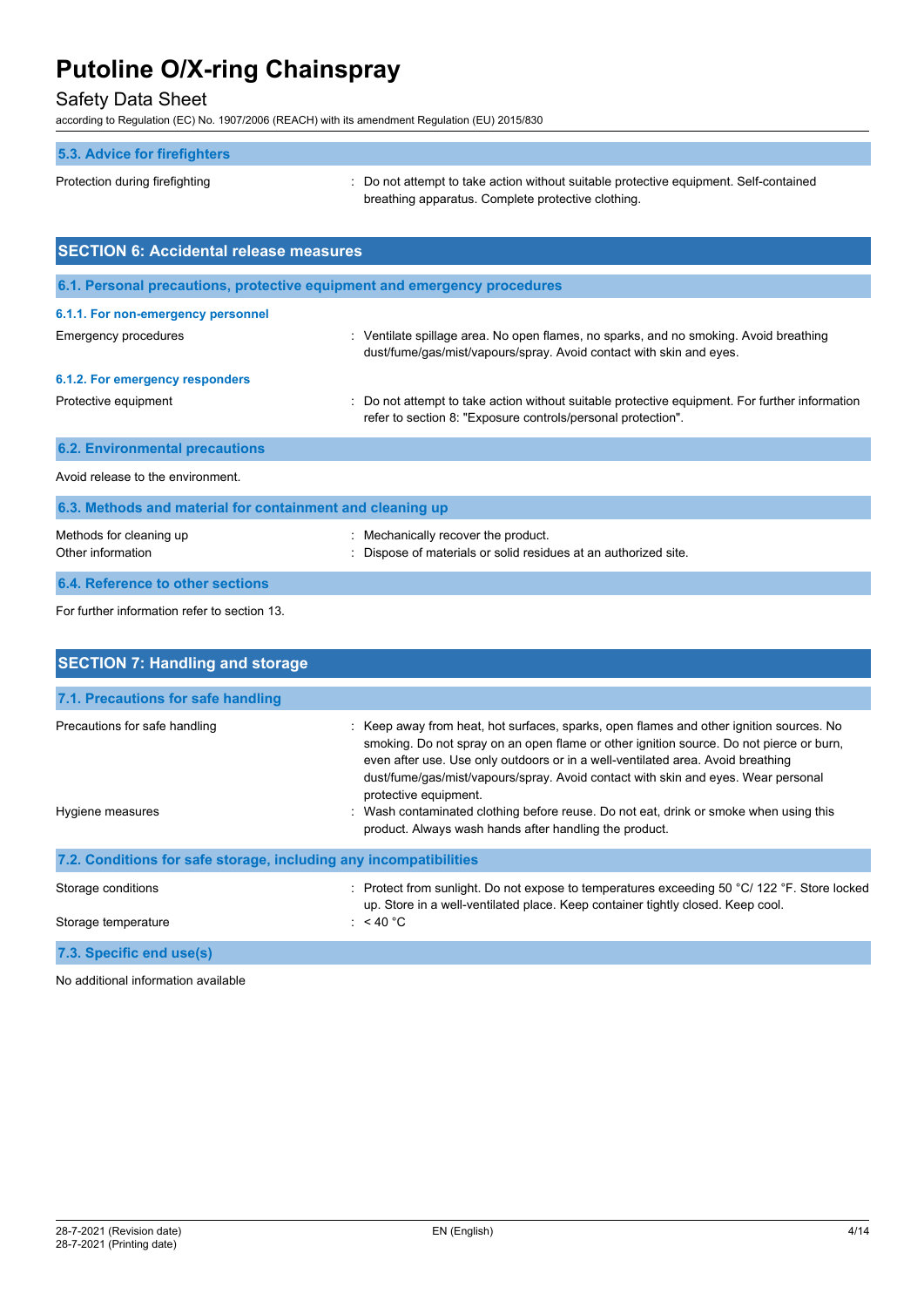## Safety Data Sheet

according to Regulation (EC) No. 1907/2006 (REACH) with its amendment Regulation (EU) 2015/830

| <b>SECTION 8: Exposure controls/personal protection</b>                                                                                                    |                                           |  |
|------------------------------------------------------------------------------------------------------------------------------------------------------------|-------------------------------------------|--|
| 8.1. Control parameters                                                                                                                                    |                                           |  |
| 8.1.1 National occupational exposure and biological limit values                                                                                           |                                           |  |
| <b>Putoline O/X-ring Chainspray</b>                                                                                                                        |                                           |  |
| <b>EU - Indicative Occupational Exposure Limit (IOEL)</b>                                                                                                  |                                           |  |
| Exposure limits/standards for materials that can be<br>formed when handling this product. When<br>mists/aerosols can occur the following is<br>recommended | 5 mg/m3 - ACGIH TLV (inhalable fraction). |  |

| <b>Butane (106-97-8)</b>                             |                                                                                                                                       |  |
|------------------------------------------------------|---------------------------------------------------------------------------------------------------------------------------------------|--|
| <b>Ireland - Occupational Exposure Limits</b>        |                                                                                                                                       |  |
| Local name                                           | Butane, all isomers: Butane                                                                                                           |  |
| OEL STEL [ppm]                                       | 1000 ppm                                                                                                                              |  |
| Regulatory reference                                 | Chemical Agents Code of Practice 2020                                                                                                 |  |
| <b>United Kingdom - Occupational Exposure Limits</b> |                                                                                                                                       |  |
| Local name                                           | <b>Butane</b>                                                                                                                         |  |
| WEL TWA (OEL TWA) [1]                                | 1450 mg/m <sup>3</sup>                                                                                                                |  |
| WEL TWA (OEL TWA) [2]                                | 600 ppm                                                                                                                               |  |
| WEL STEL (OEL STEL)                                  | 1810 mg/m <sup>3</sup>                                                                                                                |  |
| WEL STEL (OEL STEL) [ppm]                            | 750 ppm                                                                                                                               |  |
| Remark (WEL)                                         | Carc (Capable of causing cancer and/or heritable genetic damage, only applies if Butane<br>contains more than 0.1% of buta-1,3-diene) |  |
| Regulatory reference                                 | EH40/2005 (Fourth edition, 2020). HSE                                                                                                 |  |

| <b>Propane (74-98-6)</b>                                  |                                                                                                                                                                                                    |
|-----------------------------------------------------------|----------------------------------------------------------------------------------------------------------------------------------------------------------------------------------------------------|
| <b>EU - Indicative Occupational Exposure Limit (IOEL)</b> |                                                                                                                                                                                                    |
| <b>IOEL TWA [ppm]</b>                                     | $1000$ ppm                                                                                                                                                                                         |
| <b>Ireland - Occupational Exposure Limits</b>             |                                                                                                                                                                                                    |
| Local name                                                | Aliphatic hydrocarbon gases Alkanes (C1-C3): Propane                                                                                                                                               |
| Notes (IE)                                                | Asphx. (Gaseous chemical substances which may not produce significant physiological<br>effects in the exposed employee, but when present in high concentrations will act as<br>simple asphyxiants) |
| Regulatory reference                                      | Chemical Agents Code of Practice 2020                                                                                                                                                              |

| $\vert$ isobutane (75-28-5)                   |                                       |
|-----------------------------------------------|---------------------------------------|
| <b>Ireland - Occupational Exposure Limits</b> |                                       |
| Local name                                    | Butane, all isomers: Isobutane        |
| <b>OEL STEL [ppm]</b>                         | $1000$ ppm                            |
| Regulatory reference                          | Chemical Agents Code of Practice 2020 |

### **8.1.2. Recommended monitoring procedures**

No additional information available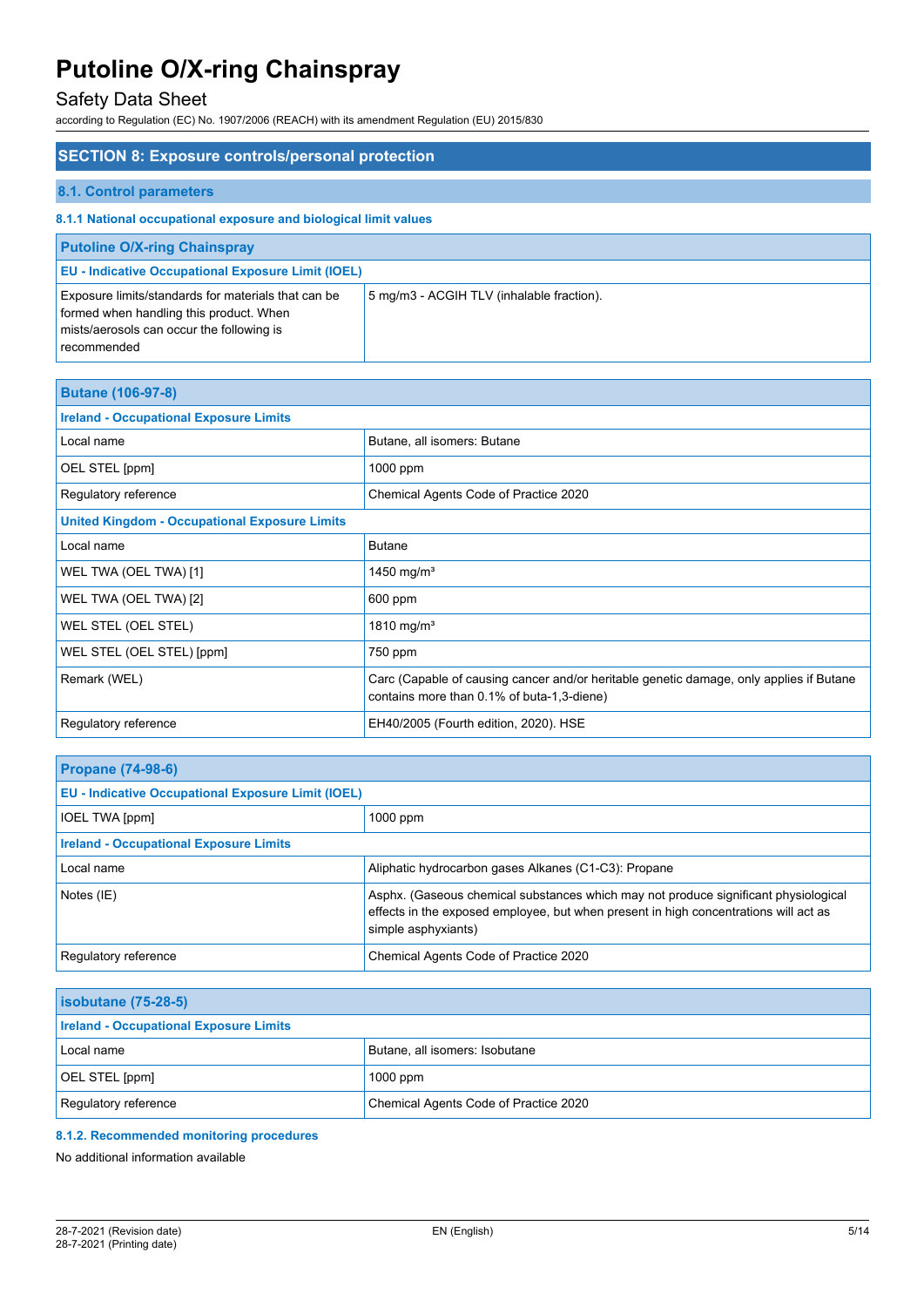### Safety Data Sheet

according to Regulation (EC) No. 1907/2006 (REACH) with its amendment Regulation (EU) 2015/830

#### **8.1.3. Air contaminants formed**

No additional information available

#### **8.1.4. DNEL and PNEC**

No additional information available

#### **8.1.5. Control banding**

No additional information available

#### **8.2. Exposure controls**

#### **8.2.1. Appropriate engineering controls**

#### **Appropriate engineering controls:**

Ensure good ventilation of the work station.

#### **8.2.2. Personal protection equipment**

#### **Personal protective equipment symbol(s):**



#### **8.2.2.1. Eye and face protection**

| <b>Eye protection:</b> |                             |                        |                 |
|------------------------|-----------------------------|------------------------|-----------------|
| Safety glasses         |                             |                        |                 |
| Type                   | <b>Field of application</b> | <b>Characteristics</b> | <b>Standard</b> |
| Safety glasses         | <b>Droplet</b>              | clear                  | EN 166          |

#### **8.2.2.2. Skin protection**

# **Skin and body protection:**

Wear suitable protective clothing

| Hand protection:  |                      |                        |                |             |                   |
|-------------------|----------------------|------------------------|----------------|-------------|-------------------|
| Protective gloves |                      |                        |                |             |                   |
| Type              | <b>Material</b>      | <b>Permeation</b>      | Thickness (mm) | Penetration | <b>Standard</b>   |
| Reusable gloves   | Nitrile rubber (NBR) | $6$ ( $>$ 480 minutes) | $\geq 0.35$    |             | <b>EN ISO 374</b> |

#### **8.2.2.3. Respiratory protection**

| <b>Respiratory protection:</b>                                           |  |
|--------------------------------------------------------------------------|--|
| In case of insufficient ventilation, wear suitable respiratory equipment |  |

#### **8.2.2.4. Thermal hazards**

No additional information available

#### **8.2.3. Environmental exposure controls**

#### **Environmental exposure controls:**

Avoid release to the environment.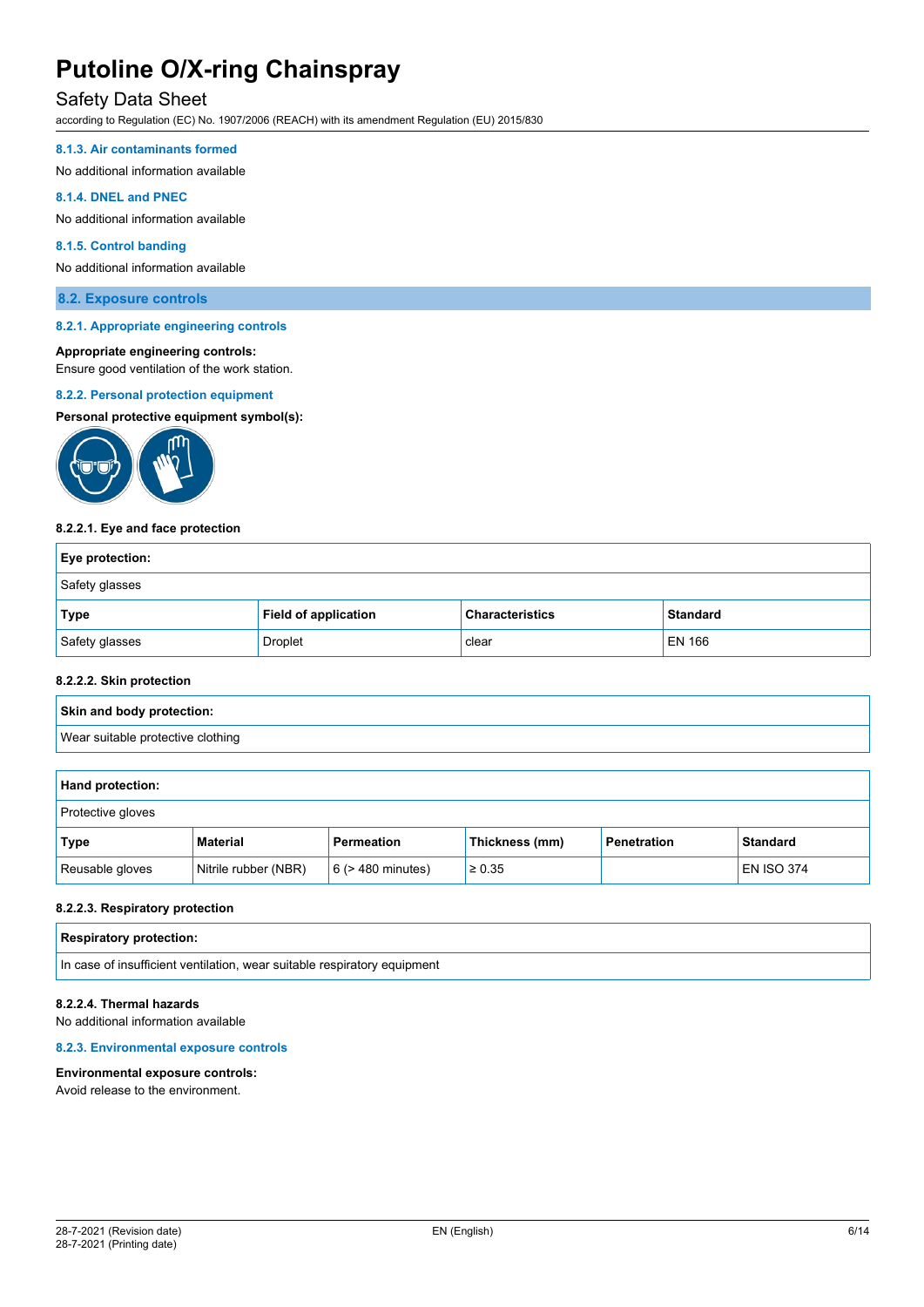### Safety Data Sheet

according to Regulation (EC) No. 1907/2006 (REACH) with its amendment Regulation (EU) 2015/830

| <b>SECTION 9: Physical and chemical properties</b>                                                                                                                                                                                                                                                                                                                                                                                                                                                                                                                                                                          |                                                                                                                                                                                                                                                                                                                                                                                                                                                                                                                                                                                                                                               |
|-----------------------------------------------------------------------------------------------------------------------------------------------------------------------------------------------------------------------------------------------------------------------------------------------------------------------------------------------------------------------------------------------------------------------------------------------------------------------------------------------------------------------------------------------------------------------------------------------------------------------------|-----------------------------------------------------------------------------------------------------------------------------------------------------------------------------------------------------------------------------------------------------------------------------------------------------------------------------------------------------------------------------------------------------------------------------------------------------------------------------------------------------------------------------------------------------------------------------------------------------------------------------------------------|
| 9.1. Information on basic physical and chemical properties                                                                                                                                                                                                                                                                                                                                                                                                                                                                                                                                                                  |                                                                                                                                                                                                                                                                                                                                                                                                                                                                                                                                                                                                                                               |
| Physical state<br>Appearance<br>Colour<br>Odour<br>Odour threshold<br>pH<br>Relative evaporation rate (butylacetate=1)<br>Melting point<br>Freezing point<br>Boiling point<br>Flash point<br>Critical temperature<br>Auto-ignition temperature<br>Decomposition temperature<br>Flammability (solid, gas)<br>Vapour pressure<br>Relative vapour density at 20 °C<br>Relative density<br>Density<br>Solubility<br>Partition coefficient n-octanol/water (Log Pow)<br>Viscosity, kinematic<br>Viscosity, dynamic<br>Explosive properties<br>Oxidising properties<br>Lower explosive limit (LEL)<br>Upper explosive limit (UEL) | : Liquid<br>: Aerosol.<br>dark yellow.<br>characteristic.<br>No data available<br>No data available<br>No data available<br>Not applicable<br>No data available<br>: $-44 °C$<br>-97 $°C$<br>: $> 200 °C$<br>No data available<br>: No data available<br>Extremely flammable aerosol.<br>6000 hPa (20°C)<br>No data available<br>No data available<br>0,715 g/cm <sup>3</sup> at 20 $^{\circ}$ C<br>Water: Insoluble / Slightly miscible<br>No data available<br>< 20,5 mm <sup>2</sup> /s (40 °C) - ASTM D7279<br>No data available<br>Pressurised container: May burst if heated.<br>: No data available<br>$: 0.8$ vol %<br>$: 10.9$ vol % |
| 9.2. Other information                                                                                                                                                                                                                                                                                                                                                                                                                                                                                                                                                                                                      |                                                                                                                                                                                                                                                                                                                                                                                                                                                                                                                                                                                                                                               |

VOC content : 357,5 g/l

### **SECTION 10: Stability and reactivity**

#### **10.1. Reactivity**

Extremely flammable aerosol. Pressurised container: May burst if heated.

#### **10.2. Chemical stability**

Stable under normal conditions.

**10.3. Possibility of hazardous reactions**

Reacts violently with (strong) oxidizers.

**10.4. Conditions to avoid**

Avoid contact with hot surfaces. Heat. No flames, no sparks. Eliminate all sources of ignition.

**10.5. Incompatible materials**

No additional information available

**10.6. Hazardous decomposition products**

Under normal conditions of storage and use, hazardous decomposition products should not be produced.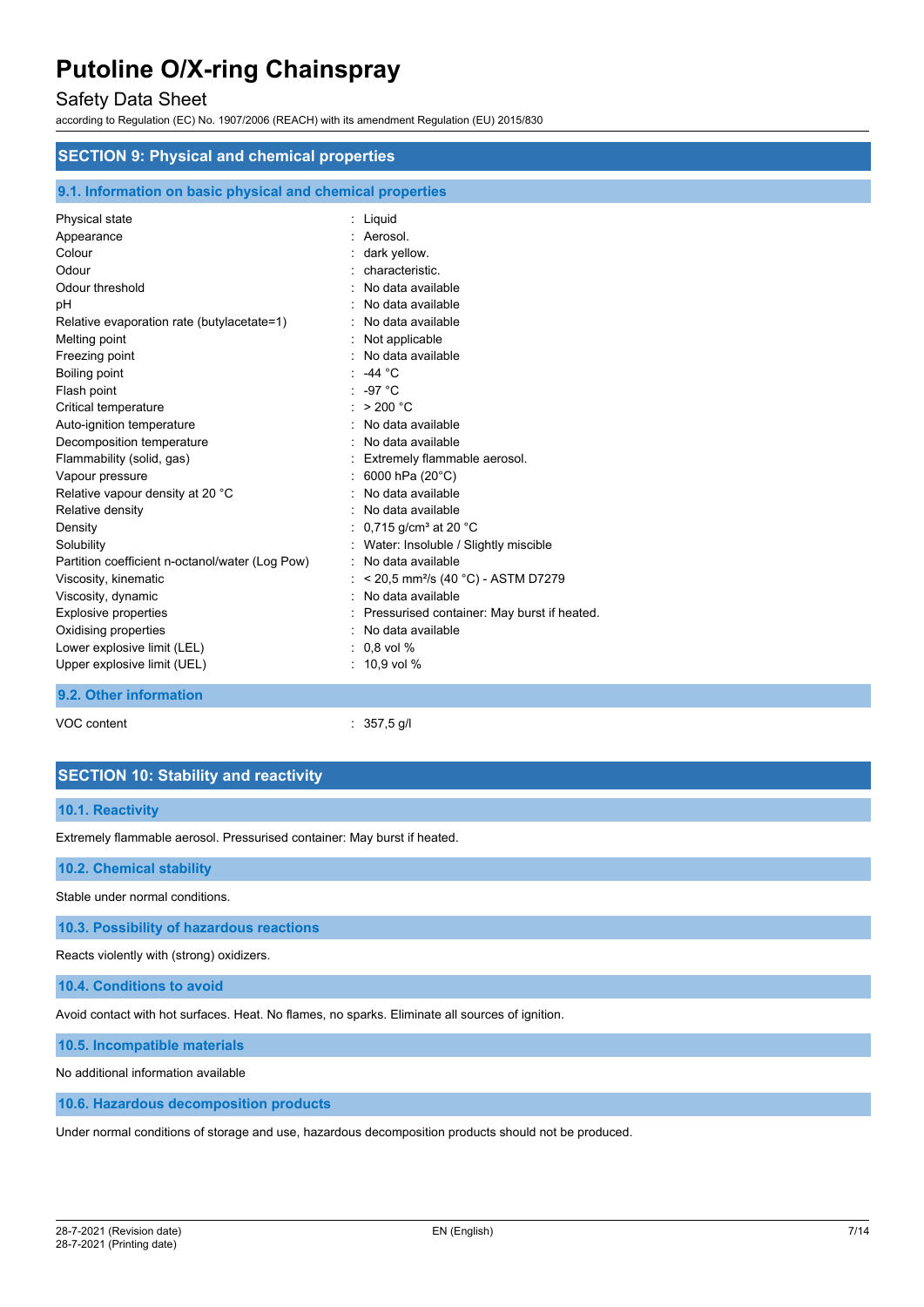## Safety Data Sheet

according to Regulation (EC) No. 1907/2006 (REACH) with its amendment Regulation (EU) 2015/830

| <b>SECTION 11: Toxicological information</b>                                                                                                 |                                                                                                                                      |
|----------------------------------------------------------------------------------------------------------------------------------------------|--------------------------------------------------------------------------------------------------------------------------------------|
| 11.1 Information on toxicological effects                                                                                                    |                                                                                                                                      |
| Acute toxicity (oral)<br>Acute toxicity (dermal)<br>Acute toxicity (inhalation)                                                              | Not classified<br>Not classified<br>Not classified                                                                                   |
| Distillates (petroleum), hydrotreated light paraffinic (64742-55-8)                                                                          |                                                                                                                                      |
| LD50 oral rat                                                                                                                                | > 5000 mg/kg                                                                                                                         |
| LD50 dermal rabbit                                                                                                                           | > 2000 mg/kg                                                                                                                         |
| LC50 Inhalation - Rat (Dust/Mist)                                                                                                            | 5,53 mg/l/4h                                                                                                                         |
| Hydrocarbons, C6-C7, n-alkanes, isoalkanes, cyclics, <5% n-hexane (92128-66-0)                                                               |                                                                                                                                      |
| LD50 oral rat                                                                                                                                | 5840 mg/kg                                                                                                                           |
| LD50 dermal rat                                                                                                                              | 2920 mg/kg                                                                                                                           |
| LC50 Inhalation - Rat                                                                                                                        | 25 mg/l/4h                                                                                                                           |
| Skin corrosion/irritation<br>Serious eye damage/irritation<br>Respiratory or skin sensitisation<br>Germ cell mutagenicity<br>Carcinogenicity | Causes skin irritation.<br>Not classified<br>Not classified<br>Not classified<br>Not classified                                      |
| Reproductive toxicity                                                                                                                        | Not classified                                                                                                                       |
| STOT-single exposure                                                                                                                         | : May cause drowsiness or dizziness.                                                                                                 |
| Hydrocarbons, C6-C7, n-alkanes, isoalkanes, cyclics, <5% n-hexane (92128-66-0)                                                               |                                                                                                                                      |
| STOT-single exposure                                                                                                                         | May cause drowsiness or dizziness.                                                                                                   |
| STOT-repeated exposure                                                                                                                       | Not classified                                                                                                                       |
| Distillates (petroleum), hydrotreated light paraffinic (64742-55-8)                                                                          |                                                                                                                                      |
| LOAEL (oral, rat, 90 days)                                                                                                                   | 125 mg/kg bodyweight Animal: rat, Animal sex: male, Guideline: OECD Guideline 408<br>(Repeated Dose 90-Day Oral Toxicity in Rodents) |
| Aspiration hazard                                                                                                                            | May be fatal if swallowed and enters airways.                                                                                        |
| <b>Putoline O/X-ring Chainspray</b>                                                                                                          |                                                                                                                                      |
| Vaporizer                                                                                                                                    | aerosol                                                                                                                              |
| Viscosity, kinematic                                                                                                                         | < 20,5 mm <sup>2</sup> /s (40 °C) - ASTM D7279                                                                                       |
|                                                                                                                                              |                                                                                                                                      |

| <b>SECTION 12: Ecological information</b>                                        |                                                                          |
|----------------------------------------------------------------------------------|--------------------------------------------------------------------------|
| 12.1. Toxicity                                                                   |                                                                          |
| Ecology - general<br>Hazardous to the aquatic environment, short-term<br>(acute) | : Harmful to aquatic life with long lasting effects.<br>: Not classified |
| Hazardous to the aquatic environment, long-term<br>(chronic)                     | : Harmful to aquatic life with long lasting effects.                     |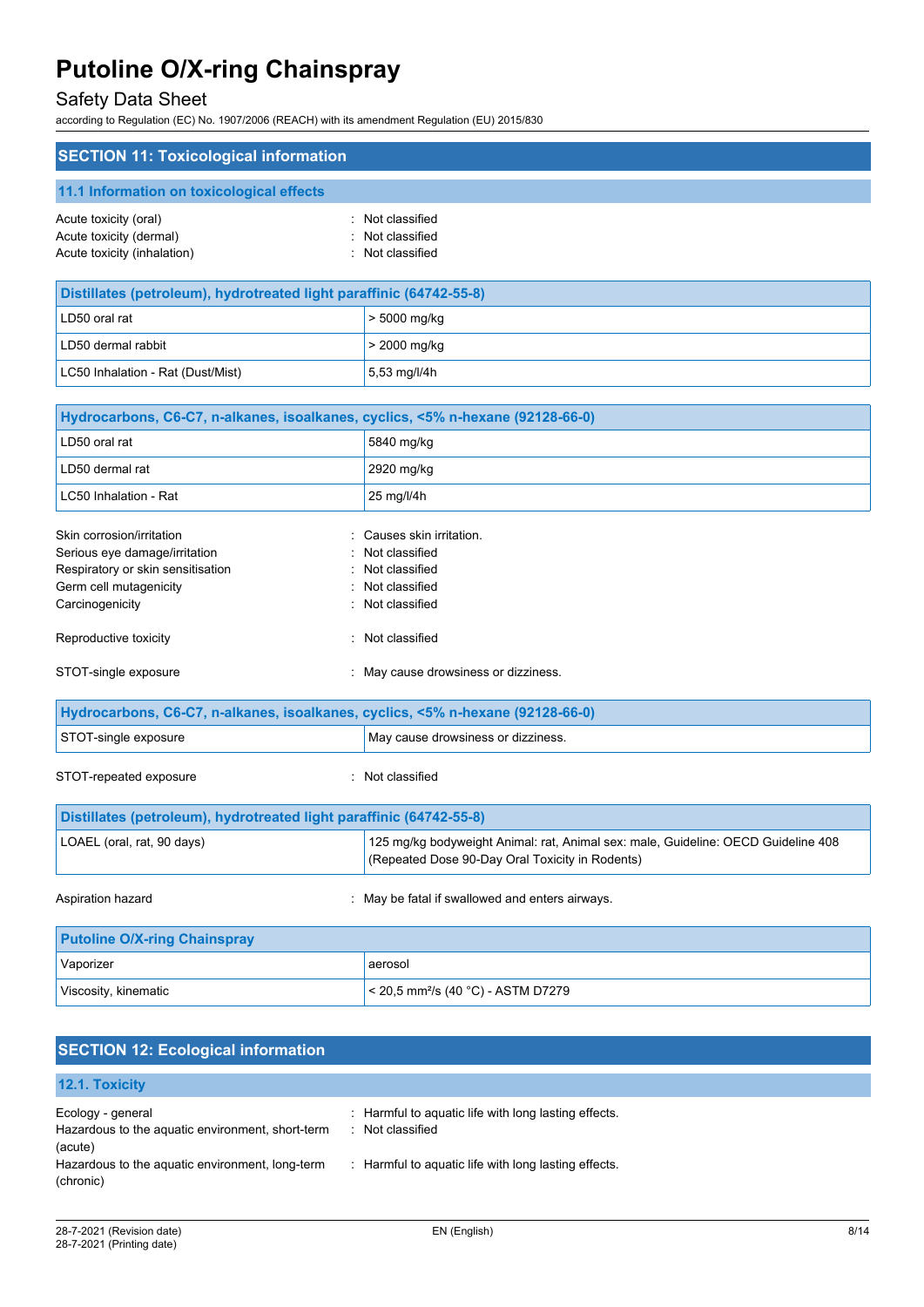## Safety Data Sheet

according to Regulation (EC) No. 1907/2006 (REACH) with its amendment Regulation (EU) 2015/830

| Distillates (petroleum), hydrotreated light paraffinic (64742-55-8) |                             |
|---------------------------------------------------------------------|-----------------------------|
| LC50 - Fish [1]                                                     | $> 100$ mg/l 96h            |
| EC50 - Crustacea [1]                                                | $> 1000$ mg/l               |
| NOEC chronic fish                                                   | 1000 mg/l 14d               |
| NOEC chronic crustacea                                              | 10 mg/l 21d                 |
| NOEC chronic algae                                                  | $\geq 100 \text{ mq/l}$ 72h |

| Hydrocarbons, C6-C7, n-alkanes, isoalkanes, cyclics, <5% n-hexane (92128-66-0) |                                                          |  |
|--------------------------------------------------------------------------------|----------------------------------------------------------|--|
| LC50 - Fish [1]                                                                | 11,4 mg/l (Oncorhynchus mykiss, 96h) [OCDE 203]          |  |
| LC50 - Fish [2]                                                                | 2,04 mg/l (Oncorhynchus mykiss, 96h)                     |  |
| EC50 - Crustacea [1]                                                           | 3 mg/l (Daphnia magna, 48h) [OCDE 202]                   |  |
| EC50 - Crustacea [2]                                                           | 1 mg/l (Daphnia magna, 48h) [OCDE 211]                   |  |
| ErC50 algae                                                                    | 10 mg/l (Pseudokirchnerella subcapitata, 72h) [OCDE 201] |  |
| ErC50 other aquatic plants                                                     | 3 mg/l (Algae, Pseudokirchnerella subcapitata, 72h)      |  |

**12.2. Persistence and degradability**

| <b>Putoline O/X-ring Chainspray</b> |                |
|-------------------------------------|----------------|
| Persistence and degradability       | Biodegradable. |

| Distillates (petroleum), hydrotreated light paraffinic (64742-55-8) |                         |  |
|---------------------------------------------------------------------|-------------------------|--|
| Persistence and degradability                                       | Not established.        |  |
| Biodegradation                                                      | 31 % (OECD 301F method) |  |

| Hydrocarbons, C6-C7, n-alkanes, isoalkanes, cyclics, <5% n-hexane (92128-66-0) |                                                            |  |
|--------------------------------------------------------------------------------|------------------------------------------------------------|--|
| Persistence and degradability                                                  | Readily biodegradable, according to appropriate OECD test. |  |

**12.3. Bioaccumulative potential**

| Distillates (petroleum), hydrotreated light paraffinic (64742-55-8) |                  |  |
|---------------------------------------------------------------------|------------------|--|
| Partition coefficient n-octanol/water (Log Pow)                     | > 6              |  |
| Bioaccumulative potential                                           | Not established. |  |

| Hydrocarbons, C6-C7, n-alkanes, isoalkanes, cyclics, <5% n-hexane (92128-66-0) |                                    |  |
|--------------------------------------------------------------------------------|------------------------------------|--|
| $\geq 500$<br>Bioconcentration factor (BCF REACH)                              |                                    |  |
| Partition coefficient n-octanol/water (Log Kow)                                | $\geq 4$ Octanol/water coefficient |  |

### **12.4. Mobility in soil**

No additional information available

| 12.5. Results of PBT and vPvB assessment                                     |                                                                                                                                                                                 |
|------------------------------------------------------------------------------|---------------------------------------------------------------------------------------------------------------------------------------------------------------------------------|
| <b>Component</b>                                                             |                                                                                                                                                                                 |
| Distillates (petroleum), hydrotreated light paraffinic<br>$(64742 - 55 - 8)$ | This substance/mixture does not meet the PBT criteria of REACH regulation, annex XIII<br>This substance/mixture does not meet the vPvB criteria of REACH regulation, annex XIII |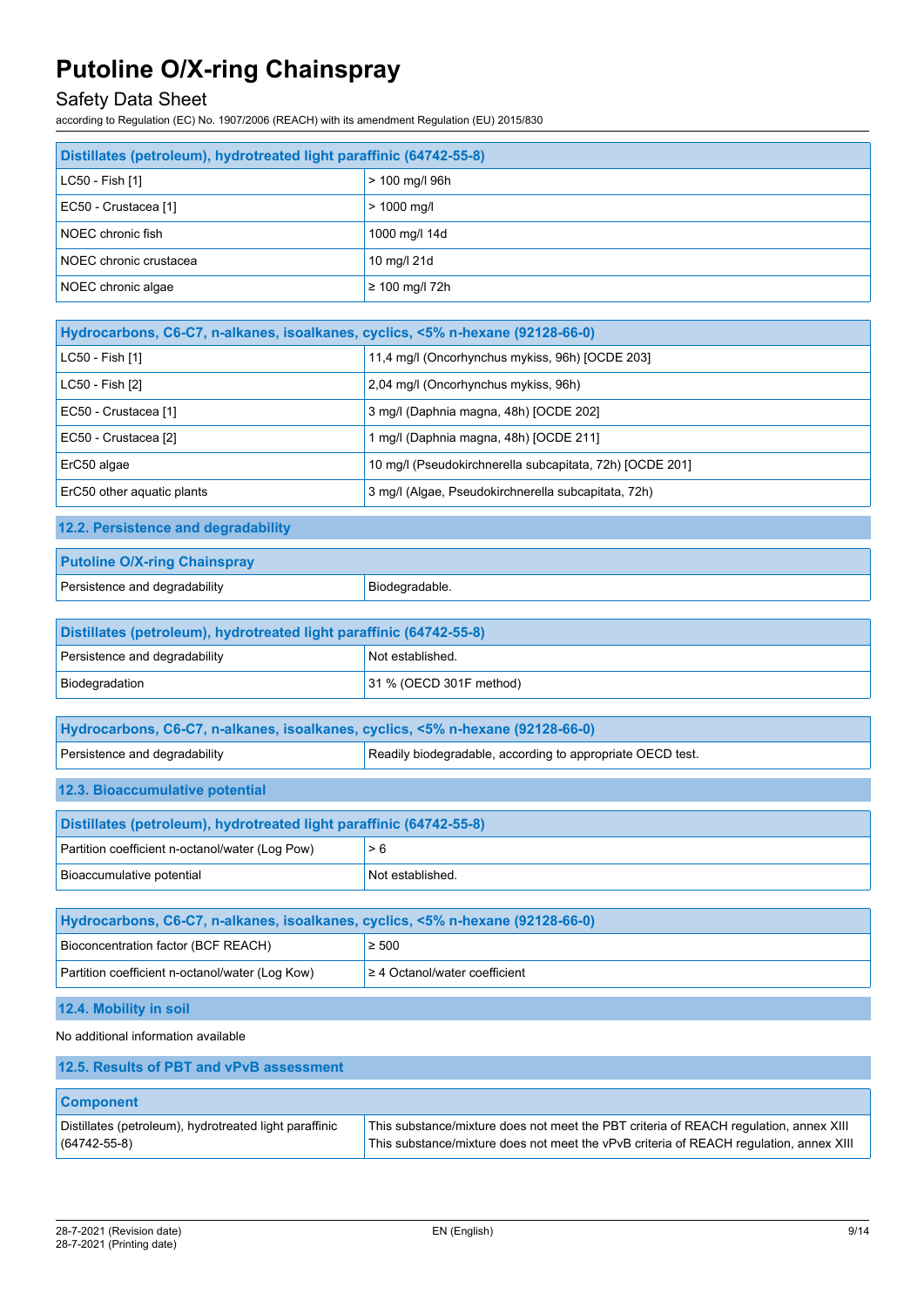## Safety Data Sheet

according to Regulation (EC) No. 1907/2006 (REACH) with its amendment Regulation (EU) 2015/830

### **12.6. Other adverse effects**

#### No additional information available

| <b>SECTION 13: Disposal considerations</b>                   |                                                                                                                                                                                                                                                                                                                                                                                                                                                                                                                                                                                                                                                       |
|--------------------------------------------------------------|-------------------------------------------------------------------------------------------------------------------------------------------------------------------------------------------------------------------------------------------------------------------------------------------------------------------------------------------------------------------------------------------------------------------------------------------------------------------------------------------------------------------------------------------------------------------------------------------------------------------------------------------------------|
| 13.1. Waste treatment methods                                |                                                                                                                                                                                                                                                                                                                                                                                                                                                                                                                                                                                                                                                       |
| Waste treatment methods<br>European List of Waste (LoW) code | Dispose of contents/container in accordance with licensed collector's sorting instructions.<br>$: 200113$ - solvents                                                                                                                                                                                                                                                                                                                                                                                                                                                                                                                                  |
| <b>HP Code</b>                                               | 15 01 04 - metallic packaging<br>: HP3 - "Flammable:"<br>— flammable liquid waste: liquid waste having a flash point below 60 $\degree$ C or waste gas oil,<br>diesel and light heating oils having a flash point > 55 °C and $\leq$ 75 °C;<br>- flammable pyrophoric liquid and solid waste: solid or liquid waste which, even in small<br>quantities, is liable to ignite within five minutes after coming into contact with air;<br>- flammable solid waste: solid waste which is readily combustible or may cause or<br>contribute to fire through friction;<br>— flammable gaseous waste: gaseous waste which is flammable in air at 20 °C and a |
|                                                              | standard pressure of 101.3 kPa;<br>— water reactive waste: waste which, in contact with water, emits flammable gases in<br>dangerous quantities;<br>- other flammable waste: flammable aerosols, flammable self-heating waste, flammable<br>organic peroxides and flammable self-reactive waste.<br>HP4 - "Irritant — skin irritation and eye damage:" waste which on application can cause skin<br>irritation or damage to the eye.<br>HP5 - "Specific Target Organ Toxicity (STOT)/Aspiration Toxicity:" waste which can cause                                                                                                                      |
|                                                              | specific target organ toxicity either from a single or repeated exposure, or which cause<br>acute toxic effects following aspiration.<br>HP14 - "Ecotoxic:" waste which presents or may present immediate or delayed risks for one<br>or more sectors of the environment                                                                                                                                                                                                                                                                                                                                                                              |

## **SECTION 14: Transport information**

| In accordance with ADR / IMDG / IATA / ADN / RID |  |  |  |
|--------------------------------------------------|--|--|--|
|                                                  |  |  |  |

| <b>ADR</b>                            | <b>IMDG</b>                  | <b>IATA</b>                         | <b>ADN</b>              | <b>RID</b>                   |
|---------------------------------------|------------------------------|-------------------------------------|-------------------------|------------------------------|
| 14.1. UN number                       |                              |                                     |                         |                              |
| <b>UN 1950</b>                        | <b>UN 1950</b>               | <b>UN 1950</b>                      | <b>UN 1950</b>          | <b>UN 1950</b>               |
| 14.2. UN proper shipping name         |                              |                                     |                         |                              |
| <b>AEROSOLS</b>                       | <b>AEROSOLS</b>              | Aerosols, flammable                 | <b>AEROSOLS</b>         | <b>AEROSOLS</b>              |
| <b>Transport document description</b> |                              |                                     |                         |                              |
| UN 1950 AEROSOLS, 2.1,<br>(D)         | <b>UN 1950 AEROSOLS, 2.1</b> | UN 1950 Aerosols,<br>flammable, 2.1 | UN 1950 AEROSOLS, 2.1   | <b>UN 1950 AEROSOLS, 2.1</b> |
| 14.3. Transport hazard class(es)      |                              |                                     |                         |                              |
| 2.1                                   | 2.1                          | 2.1                                 | 2.1                     | 2.1                          |
|                                       | $\mathbf{z}$                 |                                     | $\overline{\mathbf{a}}$ |                              |
| 14.4. Packing group                   |                              |                                     |                         |                              |
| Not applicable                        | Not applicable               | Not applicable                      | Not applicable          | Not applicable               |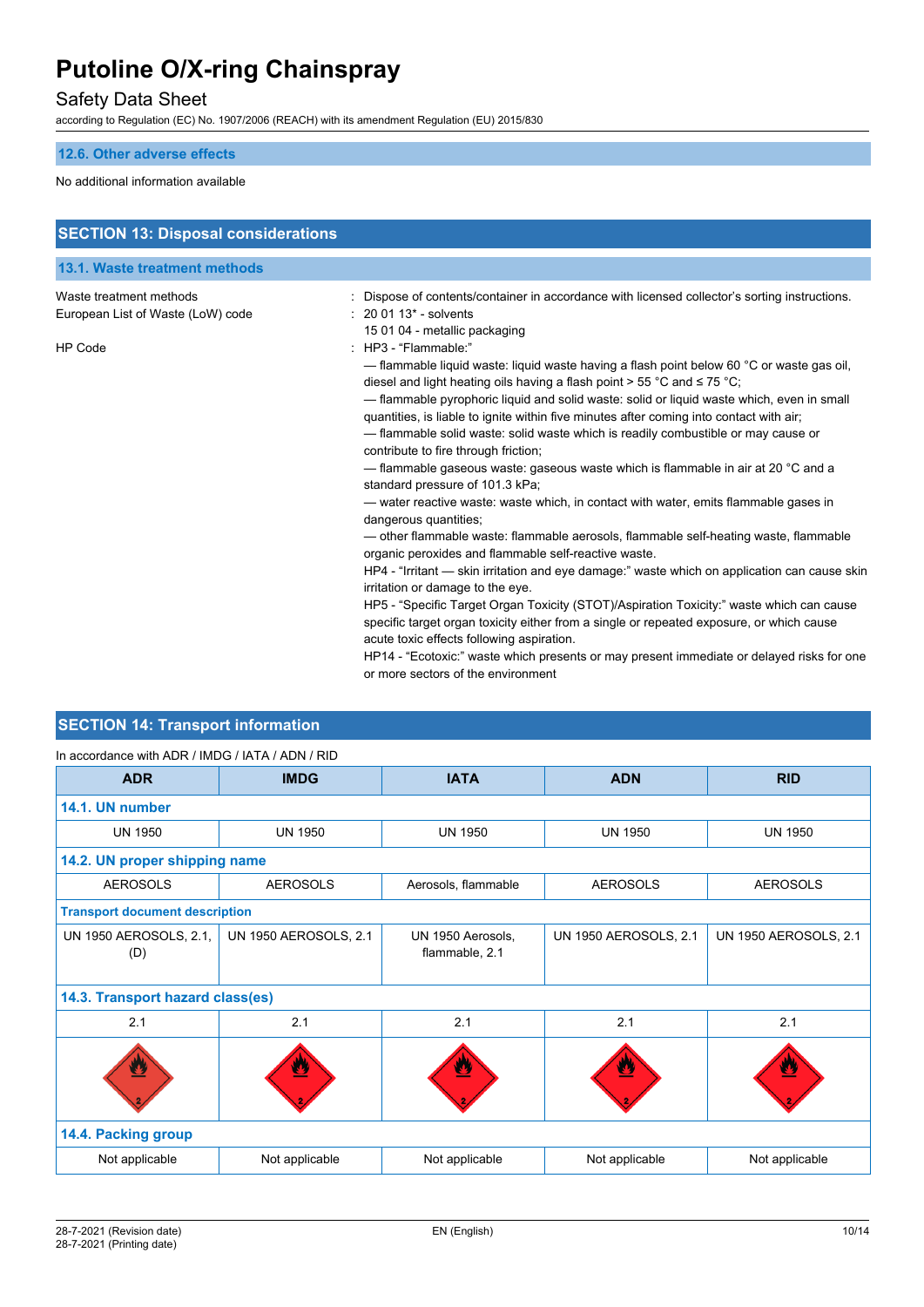## Safety Data Sheet

according to Regulation (EC) No. 1907/2006 (REACH) with its amendment Regulation (EU) 2015/830

| <b>14.5. Environmental hazards</b>                                                   |                        |                                    |                   |                   |  |  |
|--------------------------------------------------------------------------------------|------------------------|------------------------------------|-------------------|-------------------|--|--|
| Dangerous for the                                                                    | Dangerous for the      | Dangerous for the                  | Dangerous for the | Dangerous for the |  |  |
| environment : No<br>environment : No<br>Marine pollutant : No                        |                        | environment : No                   | environment : No  | environment : No  |  |  |
| No supplementary information available                                               |                        |                                    |                   |                   |  |  |
| 14.6. Special precautions for user                                                   |                        |                                    |                   |                   |  |  |
|                                                                                      |                        |                                    |                   |                   |  |  |
| <b>Overland transport</b>                                                            |                        |                                    |                   |                   |  |  |
| Classification code (ADR)                                                            | : 5F                   |                                    |                   |                   |  |  |
| Special provisions (ADR)                                                             |                        | : 190, 327, 344, 625               |                   |                   |  |  |
| Limited quantities (ADR)                                                             | : 11                   |                                    |                   |                   |  |  |
| Excepted quantities (ADR)                                                            | $\pm 50$<br>: P207     |                                    |                   |                   |  |  |
| Packing instructions (ADR)<br>Special packing provisions (ADR)                       |                        | : PP87, RR6, L2                    |                   |                   |  |  |
| Mixed packing provisions (ADR)                                                       | : MP9                  |                                    |                   |                   |  |  |
| Transport category (ADR)                                                             | $\overline{2}$         |                                    |                   |                   |  |  |
| Special provisions for carriage - Packages (ADR)                                     | : V14                  |                                    |                   |                   |  |  |
| Special provisions for carriage - Loading, unloading                                 |                        | $\therefore$ CV9, CV12             |                   |                   |  |  |
| and handling (ADR)                                                                   |                        |                                    |                   |                   |  |  |
| Special provisions for carriage - Operation (ADR)                                    | : S2                   |                                    |                   |                   |  |  |
| Tunnel restriction code (ADR)                                                        | : D                    |                                    |                   |                   |  |  |
| <b>Transport by sea</b>                                                              |                        |                                    |                   |                   |  |  |
| Special provisions (IMDG)                                                            |                        | : 63, 190, 277, 327, 344, 381, 959 |                   |                   |  |  |
| Packing instructions (IMDG)                                                          |                        | : P207, LP200                      |                   |                   |  |  |
| Special packing provisions (IMDG)                                                    | $:$ PP87, L2           |                                    |                   |                   |  |  |
| EmS-No. (Fire)                                                                       | : F-D                  |                                    |                   |                   |  |  |
| EmS-No. (Spillage)                                                                   | $: S-U$                |                                    |                   |                   |  |  |
| Stowage category (IMDG)<br>: None                                                    |                        |                                    |                   |                   |  |  |
| Stowage and handling (IMDG)                                                          |                        | : SW1, SW22                        |                   |                   |  |  |
| Segregation (IMDG)                                                                   | : SG69                 |                                    |                   |                   |  |  |
| Air transport                                                                        |                        |                                    |                   |                   |  |  |
| PCA Excepted quantities (IATA)<br>PCA Limited quantities (IATA)                      | : E0<br>: Y203         |                                    |                   |                   |  |  |
| PCA limited quantity max net quantity (IATA)                                         |                        |                                    |                   |                   |  |  |
| PCA packing instructions (IATA)                                                      | 203                    | 30kgG                              |                   |                   |  |  |
| PCA max net quantity (IATA)                                                          | $: 75$ kg              |                                    |                   |                   |  |  |
| CAO packing instructions (IATA)                                                      |                        | : 203                              |                   |                   |  |  |
| CAO max net quantity (IATA)                                                          | : 150kg                |                                    |                   |                   |  |  |
| Special provisions (IATA)                                                            |                        | : A145, A167, A802                 |                   |                   |  |  |
| ERG code (IATA)                                                                      | : 10L                  |                                    |                   |                   |  |  |
| Inland waterway transport                                                            |                        |                                    |                   |                   |  |  |
| Classification code (ADN)                                                            | : 5F                   |                                    |                   |                   |  |  |
| Special provisions (ADN)                                                             |                        | : 190, 327, 344, 625               |                   |                   |  |  |
| Limited quantities (ADN)                                                             | : 1 L                  |                                    |                   |                   |  |  |
| Excepted quantities (ADN)                                                            | E <sub>0</sub>         |                                    |                   |                   |  |  |
| Equipment required (ADN)                                                             | $\therefore$ PP, EX, A |                                    |                   |                   |  |  |
| Ventilation (ADN)                                                                    |                        | : VE01, VE04                       |                   |                   |  |  |
| Number of blue cones/lights (ADN)                                                    | $\therefore$ 1         |                                    |                   |                   |  |  |
| Rail transport                                                                       |                        |                                    |                   |                   |  |  |
| Classification code (RID)                                                            | : 5F                   |                                    |                   |                   |  |  |
| Special provisions (RID)<br>: 190, 327, 344, 625<br>Limited quantities (RID)<br>: 1L |                        |                                    |                   |                   |  |  |
| Excepted quantities (RID)                                                            | $\colon$ E0            |                                    |                   |                   |  |  |
| Packing instructions (RID)<br>: P207, LP200                                          |                        |                                    |                   |                   |  |  |
| Special packing provisions (RID)                                                     |                        | : PP87, RR6, L2                    |                   |                   |  |  |
| Mixed packing provisions (RID)<br>: MP9                                              |                        |                                    |                   |                   |  |  |
| Transport category (RID)                                                             | $\therefore$ 2         |                                    |                   |                   |  |  |
| Special provisions for carriage - Packages (RID)                                     | W14                    |                                    |                   |                   |  |  |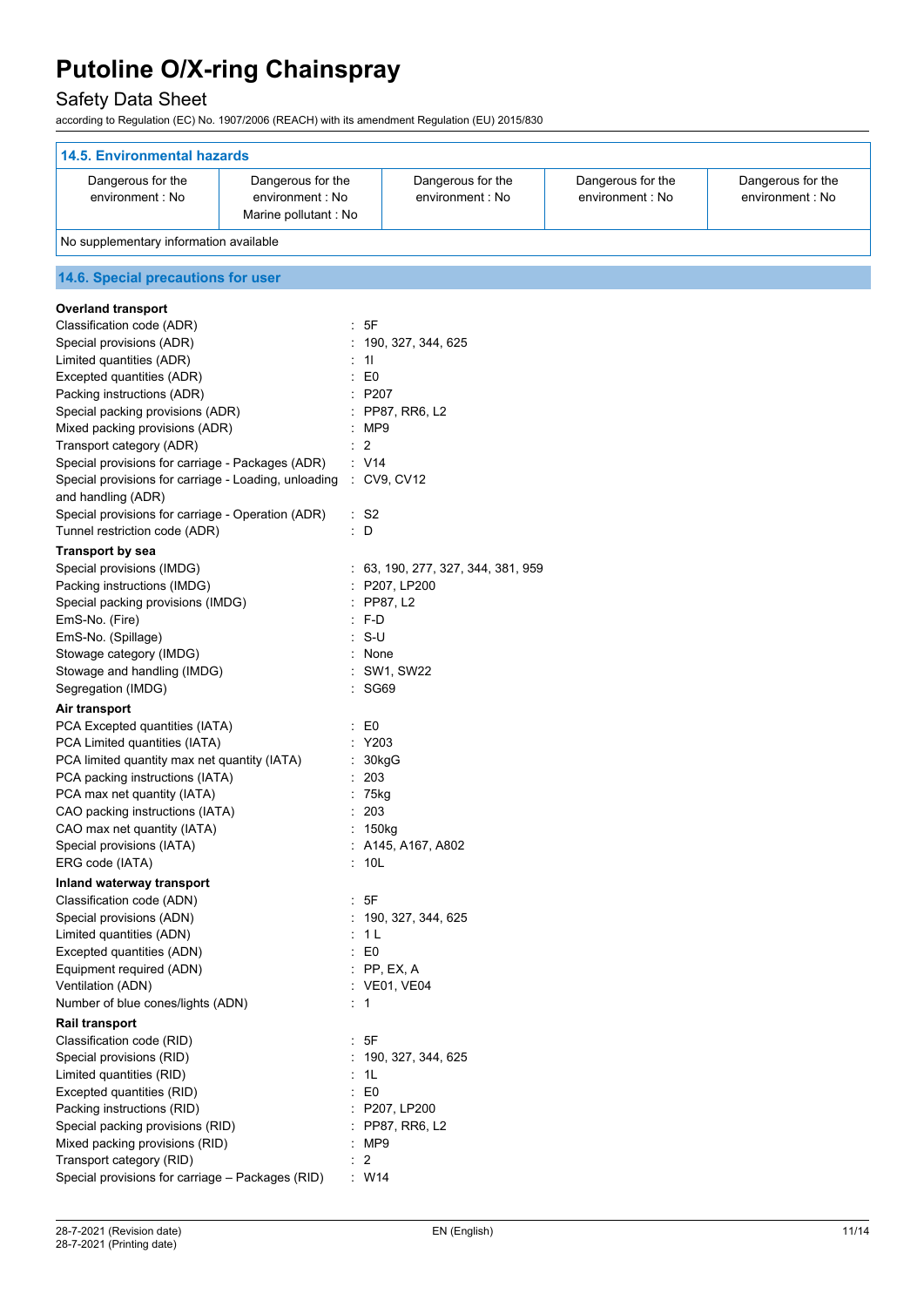## Safety Data Sheet

according to Regulation (EC) No. 1907/2006 (REACH) with its amendment Regulation (EU) 2015/830

| Special provisions for carriage - Loading, unloading : CW9, CW12 |             |
|------------------------------------------------------------------|-------------|
| and handling (RID)                                               |             |
| Colis express (express parcels) (RID)                            | $\cdot$ CF2 |
| Hazard identification number (RID)                               | $\div$ 23   |

**14.7. Transport in bulk according to Annex II of Marpol and the IBC Code**

#### Not applicable

## **SECTION 15: Regulatory information**

**15.1. Safety, health and environmental regulations/legislation specific for the substance or mixture**

#### **15.1.1. EU-Regulations**

Contains no REACH substances with Annex XVII restrictions

Contains no substance on the REACH candidate list

Contains no REACH Annex XIV substances

Contains no substance subject to Regulation (EU) No 649/2012 of the European Parliament and of the Council of 4 July 2012 concerning the export and import of hazardous chemicals.

Contains no substance subject to Regulation (EU) No 2019/1021 of the European Parliament and of the Council of 20 June 2019 on persistent organic pollutants

| VOC content               | $: 357.5$ g/l               |
|---------------------------|-----------------------------|
| Child-resistant fastening | $\therefore$ Not applicable |
| Tactile warning           | : Not applicable            |

| Detergent Regulation: Labelling of contents (648/2004/EC): |      |
|------------------------------------------------------------|------|
| <b>Component</b>                                           |      |
| aliphatic hydrocarbons                                     | ≥30% |

#### **Directive 2012/18/EU (SEVESO III)**

| <b>Seveso III Part I (Categories of dangerous substances)</b><br><b>Qualifying quantity (tonnes)</b>                                          |            |            |  |
|-----------------------------------------------------------------------------------------------------------------------------------------------|------------|------------|--|
|                                                                                                                                               | Lower-tier | Upper-tier |  |
| P3a FLAMMABLE AEROSOLS<br>'Flammable' aerosols Category 1 or 2, containing flammable gases Category 1 or 2 or<br>flammable liquids Category 1 | 150        | 500        |  |

#### **15.1.2. National regulations**

No additional information available

#### **15.2. Chemical safety assessment**

No chemical safety assessment has been carried out

### **SECTION 16: Other information**

| Indication of changes: |                                           |               |                 |
|------------------------|-------------------------------------------|---------------|-----------------|
| <b>Section</b>         | <b>Changed item</b>                       | <b>Change</b> | <b>Comments</b> |
| 3                      | Composition/information on<br>ingredients | Modified      |                 |
| 9.1                    | Colour                                    | Added         |                 |

| Abbreviations and acronyms: |                        |
|-----------------------------|------------------------|
| STF                         | Sewage treatment plant |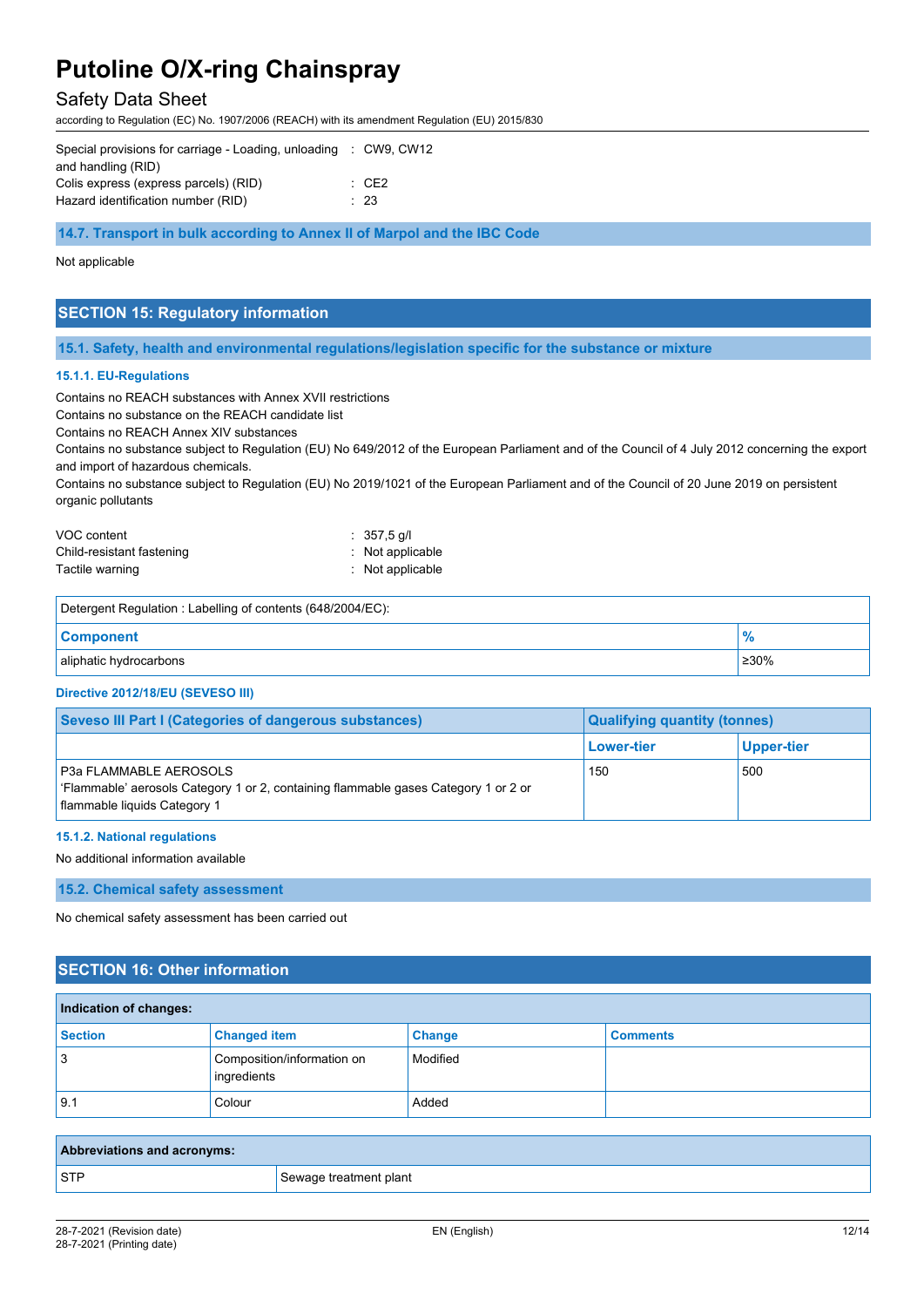## Safety Data Sheet

according to Regulation (EC) No. 1907/2006 (REACH) with its amendment Regulation (EU) 2015/830

| <b>TLM</b>   | <b>Median Tolerance Limit</b>                                                                     |
|--------------|---------------------------------------------------------------------------------------------------|
| <b>SDS</b>   | Safety Data Sheet                                                                                 |
| <b>ADN</b>   | European Agreement concerning the International Carriage of Dangerous Goods by Inland Waterways   |
| <b>ADR</b>   | European Agreement concerning the International Carriage of Dangerous Goods by Road               |
| <b>ATE</b>   | <b>Acute Toxicity Estimate</b>                                                                    |
| <b>BCF</b>   | <b>Bioconcentration factor</b>                                                                    |
| <b>CLP</b>   | Classification Labelling Packaging Regulation; Regulation (EC) No 1272/2008                       |
| <b>DMEL</b>  | Derived Minimal Effect level                                                                      |
| <b>DNEL</b>  | Derived-No Effect Level                                                                           |
| <b>EC50</b>  | Median effective concentration                                                                    |
| <b>IARC</b>  | International Agency for Research on Cancer                                                       |
| <b>IATA</b>  | International Air Transport Association                                                           |
| <b>IMDG</b>  | International Maritime Dangerous Goods                                                            |
| LC50         | Median lethal concentration                                                                       |
| LD50         | Median lethal dose                                                                                |
| <b>LOAEL</b> | Lowest Observed Adverse Effect Level                                                              |
| <b>NOAEC</b> | No-Observed Adverse Effect Concentration                                                          |
| <b>NOAEL</b> | No-Observed Adverse Effect Level                                                                  |
| <b>NOEC</b>  | No-Observed Effect Concentration                                                                  |
| <b>OECD</b>  | Organisation for Economic Co-operation and Development                                            |
| <b>PBT</b>   | <b>Persistent Bioaccumulative Toxic</b>                                                           |
| PNEC         | Predicted No-Effect Concentration                                                                 |
| <b>REACH</b> | Registration, Evaluation, Authorisation and Restriction of Chemicals Regulation (EC) No 1907/2006 |
| <b>RID</b>   | Regulations concerning the International Carriage of Dangerous Goods by Rail                      |
| vPvB         | Very Persistent and Very Bioaccumulative                                                          |

| Full text of H- and EUH-statements: |                                                                        |
|-------------------------------------|------------------------------------------------------------------------|
| Aquatic Chronic 2                   | Hazardous to the aquatic environment - Chronic Hazard, Category 2      |
| Asp. Tox. 1                         | Aspiration hazard, Category 1                                          |
| Flam. Gas 1A                        | Flammable gases, Category 1A                                           |
| Flam. Liq. 2                        | Flammable liquids, Category 2                                          |
| Press. Gas (Comp.)                  | Gases under pressure : Compressed gas                                  |
| Skin Irrit. 2                       | Skin corrosion/irritation, Category 2                                  |
| STOT SE3                            | Specific target organ toxicity — Single exposure, Category 3, Narcosis |
| H <sub>220</sub>                    | Extremely flammable gas.                                               |
| H <sub>222</sub>                    | Extremely flammable aerosol.                                           |
| H <sub>225</sub>                    | Highly flammable liquid and vapour.                                    |
| H <sub>229</sub>                    | Pressurised container: May burst if heated.                            |
| H <sub>280</sub>                    | Contains gas under pressure; may explode if heated.                    |
| H304                                | May be fatal if swallowed and enters airways.                          |